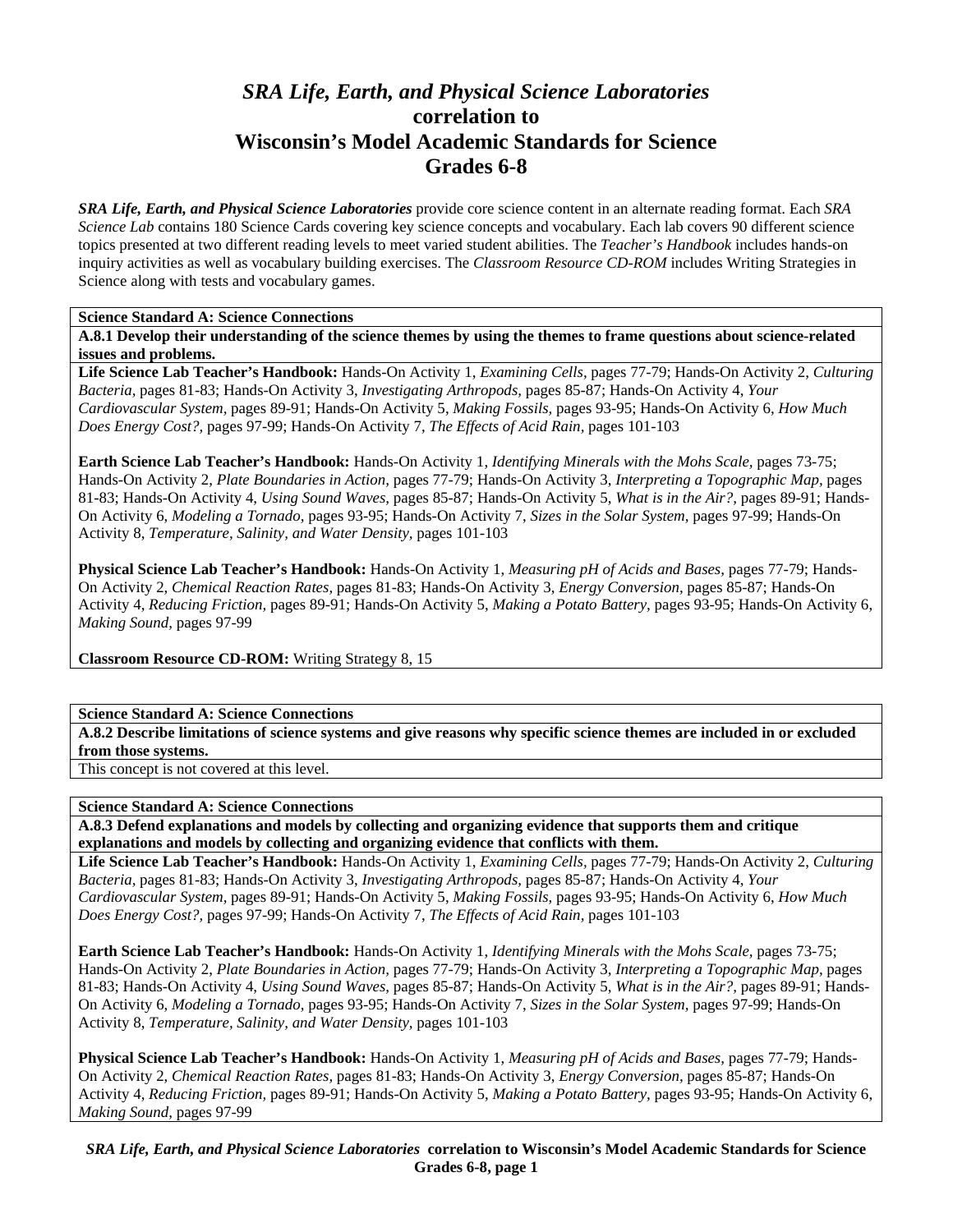#### **Science Standard A: Science Connections**

**A.8.4 Collect evidence to show that models developed as explanations for the events were (and are) based on the evidence available to scientists at that time.** 

**Life Science Lab Teacher's Handbook:** Hands-On Activity 1, *Examining Cells,* pages 77-79; Hands-On Activity 2, *Culturing Bacteria,* pages 81-83; Hands-On Activity 3, *Investigating Arthropods,* pages 85-87; Hands-On Activity 4, *Your Cardiovascular System,* pages 89-91; Hands-On Activity 5, *Making Fossils,* pages 93-95; Hands-On Activity 6, *How Much Does Energy Cost?,* pages 97-99; Hands-On Activity 7, *The Effects of Acid Rain,* pages 101-103

**Earth Science Lab Teacher's Handbook:** Hands-On Activity 1, *Identifying Minerals with the Mohs Scale,* pages 73-75; Hands-On Activity 2, *Plate Boundaries in Action,* pages 77-79; Hands-On Activity 3, *Interpreting a Topographic Map,* pages 81-83; Hands-On Activity 4, *Using Sound Waves,* pages 85-87; Hands-On Activity 5, *What is in the Air?,* pages 89-91; Hands-On Activity 6, *Modeling a Tornado,* pages 93-95; Hands-On Activity 7, *Sizes in the Solar System,* pages 97-99; Hands-On Activity 8, *Temperature, Salinity, and Water Density,* pages 101-103

**Physical Science Lab Teacher's Handbook:** Hands-On Activity 1, *Measuring pH of Acids and Bases,* pages 77-79; Hands-On Activity 2, *Chemical Reaction Rates,* pages 81-83; Hands-On Activity 3, *Energy Conversion,* pages 85-87; Hands-On Activity 4, *Reducing Friction,* pages 89-91; Hands-On Activity 5, *Making a Potato Battery,* pages 93-95; Hands-On Activity 6, *Making Sound,* pages 97-99

#### **Science Standard A: Science Connections**

**A.8.5 Show how models and explanations, based on systems, were changed as new evidence accumulated (the effects of constancy, evolution, change, and measurement should all be part of these explanations).** 

Life Science Lab, Level A: Cards 2, 5, 49, 59, 64, 69, 86, 87, 88, 89, 90 Life Science Lab, Level B: Cards 2, 5, 49, 59, 64, 69, 86, 87, 88, 89, 90

**Earth Science Lab, Level A:** Cards 10, 11, 12, 13, 14, 16, 20, 29, 30, 31, 32, 37, 42, 60, 61, 70, 79, 80, 81, 88 **Earth Science Lab, Level B:** Cards 10, 11, 12, 13, 14, 16, 20, 29, 30, 31, 32, 37, 42, 60, 61, 70, 79, 80, 81, 88

**Physical Science Lab, Level A:** Cards 3, 7, 21, 33, 34, 35, 46, 47, 48, 49, 53, 59, 68, 69, 72, 73, 76, 81, 84, 90 **Physical Science Lab, Level B:** Cards 3, 7, 21, 33, 34, 35, 46, 47, 48, 49, 53, 59, 68, 69, 72, 73, 76, 81, 84, 90

**Science Standard A: Science Connections** 

**A.8.6 Use models and explanations to predict actions and events in the natural world.** 

**Life Science Lab Teacher's Handbook:** Hands-On Activity 1, *Examining Cells,* pages 77-79; Hands-On Activity 4, *Your Cardiovascular System,* pages 89-91; Hands-On Activity 5, *Making Fossils,* pages 93-95; Hands-On Activity 6, *How Much Does Energy Cost?,* pages 97-99; Hands-On Activity 7, *The Effects of Acid Rain,* pages 101-103

**Earth Science Lab Teacher's Handbook:** Hands-On Activity 2, *Plate Boundaries in Action,* pages 77-79; Hands-On Activity 4, *Using Sound Waves,* pages 85-87; Hands-On Activity 5, *What is in the Air?,* pages 89-91; Hands-On Activity 6, *Modeling a Tornado,* pages 93-95; Hands-On Activity 8, *Temperature, Salinity, and Water Density,* pages 101-103

**Physical Science Lab Teacher's Handbook:** Hands-On Activity 2, *Chemical Reaction Rates,* pages 81-83; Hands-On Activity 3, *Energy Conversion,* pages 85-87; Hands-On Activity 4, *Reducing Friction,* pages 89-91; Hands-On Activity 6, *Making Sound,* pages 97-99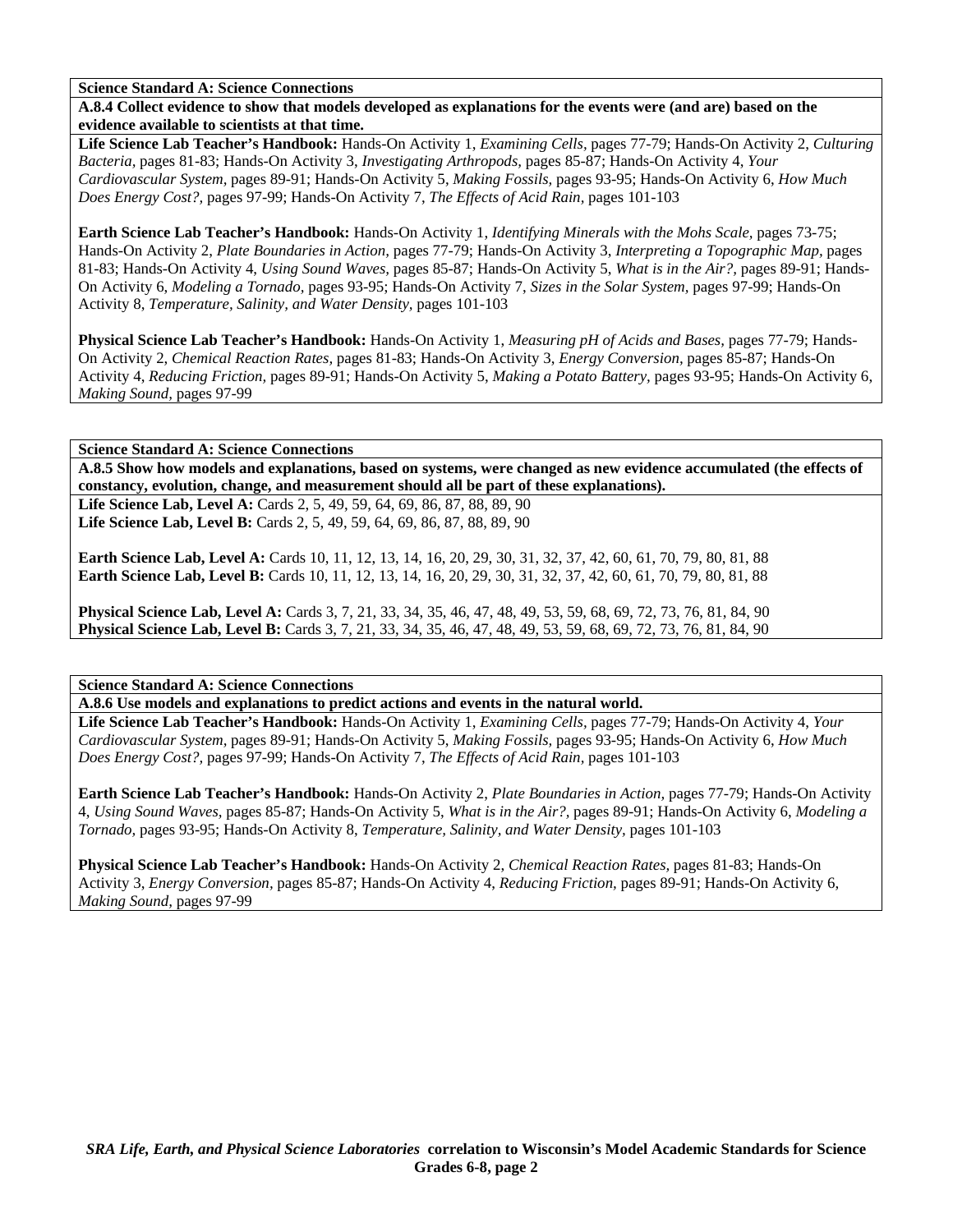## **Science Standard A: Science Connections**

**A.8.7 Design real or thought investigations to test the usefulness and limitations of a model.** 

**Life Science Lab Teacher's Handbook:** Hands-On Activity 1, *Examining Cells,* pages 77-79; Hands-On Activity 2, *Culturing Bacteria,* pages 81-83; Hands-On Activity 3, *Investigating Arthropods,* pages 85-87; Hands-On Activity 4, *Your Cardiovascular System,* pages 89-91; Hands-On Activity 5, *Making Fossils,* pages 93-95; Hands-On Activity 6, *How Much Does Energy Cost?,* pages 97-99; Hands-On Activity 7, *The Effects of Acid Rain,* pages 101-103

**Earth Science Lab Teacher's Handbook:** Hands-On Activity 1, *Identifying Minerals with the Mohs Scale,* pages 73-75; Hands-On Activity 2, *Plate Boundaries in Action,* pages 77-79; Hands-On Activity 3, *Interpreting a Topographic Map,* pages 81-83; Hands-On Activity 4, *Using Sound Waves,* pages 85-87; Hands-On Activity 5, *What is in the Air?,* pages 89-91; Hands-On Activity 6, *Modeling a Tornado,* pages 93-95; Hands-On Activity 7, *Sizes in the Solar System,* pages 97-99; Hands-On Activity 8, *Temperature, Salinity, and Water Density,* pages 101-103

**Physical Science Lab Teacher's Handbook:** Hands-On Activity 1, *Measuring pH of Acids and Bases,* pages 77-79; Hands-On Activity 2, *Chemical Reaction Rates,* pages 81-83; Hands-On Activity 3, *Energy Conversion,* pages 85-87; Hands-On Activity 4, *Reducing Friction,* pages 89-91; Hands-On Activity 5, *Making a Potato Battery,* pages 93-95; Hands-On Activity 6, *Making Sound,* pages 97-99

**Classroom Resource CD-ROM:** Writing Strategy 8, 15

**Science Standard A: Science Connections** 

**A.8.8 Use the themes of evolution, equilibrium, and energy to predict future events or changes in the natural world. Life Science Lab Teacher's Handbook:** Hands-On Activity 1, *Examining Cells,* pages 77-79; Hands-On Activity 2, *Culturing Bacteria,* pages 81-83; Hands-On Activity 3, *Investigating Arthropods,* pages 85-87; Hands-On Activity 4, *Your Cardiovascular System,* pages 89-91; Hands-On Activity 5, *Making Fossils,* pages 93-95; Hands-On Activity 6, *How Much Does Energy Cost?,* pages 97-99; Hands-On Activity 7, *The Effects of Acid Rain,* pages 101-103

**Earth Science Lab Teacher's Handbook:** Hands-On Activity 2, *Plate Boundaries in Action,* pages 77-79; Hands-On Activity 4, *Using Sound Waves,* pages 85-87; Hands-On Activity 5, *What is in the Air?,* pages 89-91; Hands-On Activity 6, *Modeling a Tornado,* pages 93-95; Hands-On Activity 8, *Temperature, Salinity, and Water Density,* pages 101-103

**Physical Science Lab Teacher's Handbook:** Hands-On Activity 2, *Chemical Reaction Rates,* pages 81-83; Hands-On Activity 3, *Energy Conversion,* pages 85-87; Hands-On Activity 4, *Reducing Friction,* pages 89-91; Hands-On Activity 6, *Making Sound,* pages 97-99

# **Science Standard B: Nature of Science**

**B.8.1 Describe how scientific knowledge and concepts have changed over time in the earth and space, life and environmental, and physical sciences.** 

**Life Science Lab, Level A:** Cards 2, 5, 45, 46, 47, 49, 59, 64, 69, 83, 84, 85, 86, 87, 88, 89, 90 **Life Science Lab, Level B:** Cards 2, 5, 45, 46, 47, 49, 59, 64, 69, 83, 84, 85, 86, 87, 88, 89, 90

**Earth Science Lab, Level A:** Cards 10, 16, 20, 31, 37, 42, 51, 54, 59, 60, 61, 70, 79, 80, 81, 88 **Earth Science Lab, Level B:** Cards 10, 16, 20, 31, 37, 42, 51, 54, 59, 60, 61, 70, 79, 80, 81, 88

**Physical Science Lab, Level A:** Cards 3, 7, 17, 33, 35, 46, 47, 48, 49, 53, 55, 59, 68, 69, 72, 73, 76, 81, 84, 90 **Physical Science Lab, Level B:** Cards 3, 7, 17, 33, 35, 46, 47, 48, 49, 53, 55, 59, 68, 69, 72, 73, 76, 81, 84, 90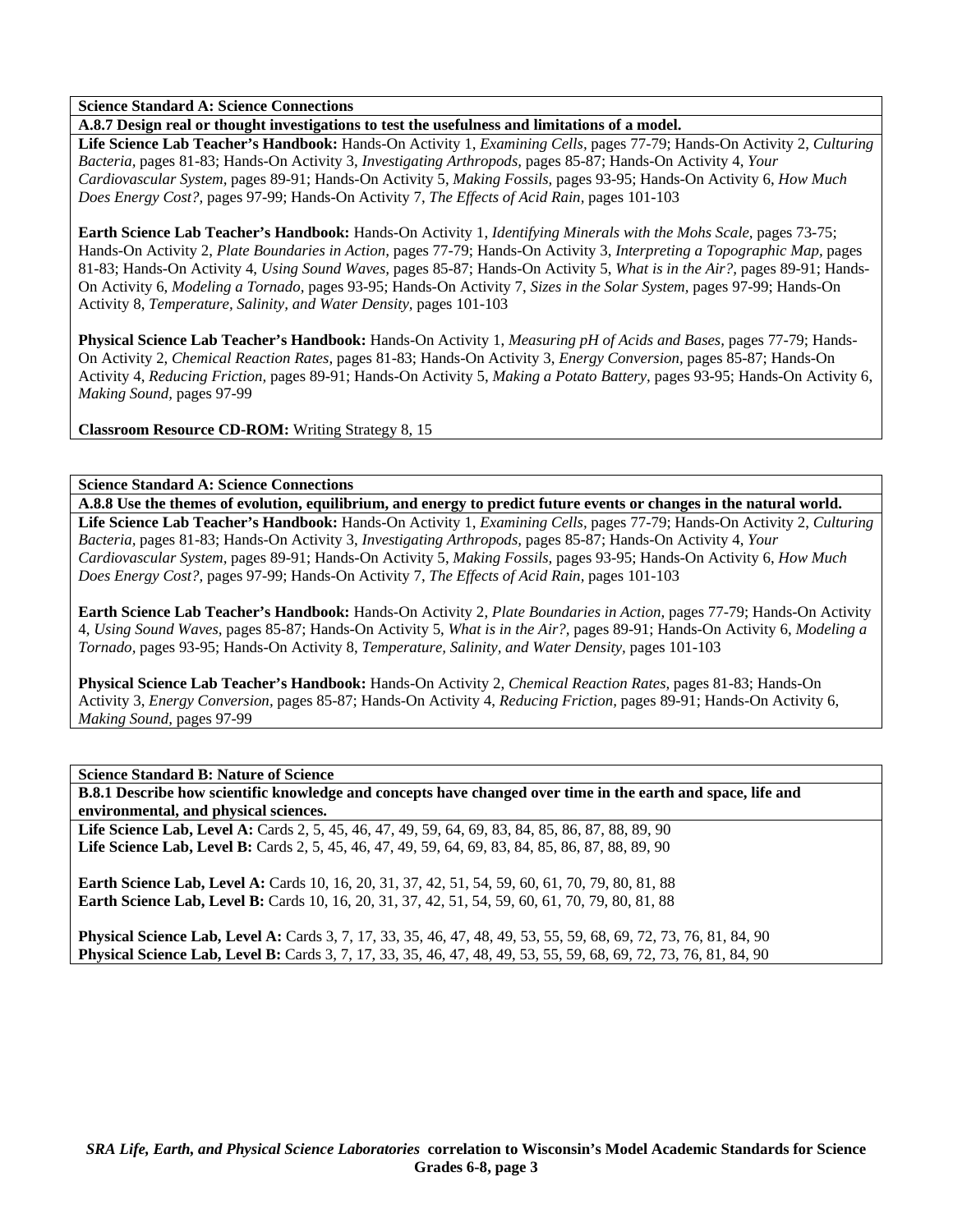**Science Standard B: Nature of Science** 

**B.8.2 Identify and describe major changes that have occurred over in conceptual models and explanations in the earth and space, life and environmental, and physical sciences and identify the people, cultures, and conditions that led to these developments.** 

Life Science Lab, Level A: Cards 2, 5, 46, 59 **Life Science Lab, Level B:** Cards 2, 5, 46, 59

**Earth Science Lab, Level A: Cards 10, 68, 72, 78 Earth Science Lab, Level B: Cards 10, 68, 72, 78** 

Physical Science Lab, Level A: Cards 3, 7, 17, 55 **Physical Science Lab, Level B: Cards 3, 7, 17, 55** 

#### **Science Standard B: Nature of Science**

**B.8.3 Explain how the general rules of science apply to the development and use of evidence in science investigations, model-making, and applications.** 

**Life Science Lab Teacher's Handbook:** Hands-On Activity 1, *Examining Cells,* pages 77-79; Hands-On Activity 2, *Culturing Bacteria,* pages 81-83; Hands-On Activity 3, *Investigating Arthropods,* pages 85-87; Hands-On Activity 4, *Your Cardiovascular System,* pages 89-91; Hands-On Activity 5, *Making Fossils,* pages 93-95; Hands-On Activity 6, *How Much Does Energy Cost?,* pages 97-99; Hands-On Activity 7, *The Effects of Acid Rain,* pages 101-103

**Earth Science Lab Teacher's Handbook:** Hands-On Activity 1, *Identifying Minerals with the Mohs Scale,* pages 73-75; Hands-On Activity 2, *Plate Boundaries in Action,* pages 77-79; Hands-On Activity 3, *Interpreting a Topographic Map,* pages 81-83; Hands-On Activity 4, *Using Sound Waves,* pages 85-87; Hands-On Activity 5, *What is in the Air?,* pages 89-91; Hands-On Activity 6, *Modeling a Tornado,* pages 93-95; Hands-On Activity 7, *Sizes in the Solar System,* pages 97-99; Hands-On Activity 8, *Temperature, Salinity, and Water Density,* pages 101-103

**Physical Science Lab Teacher's Handbook:** Hands-On Activity 1, *Measuring pH of Acids and Bases,* pages 77-79; Hands-On Activity 2, *Chemical Reaction Rates,* pages 81-83; Hands-On Activity 3, *Energy Conversion,* pages 85-87; Hands-On Activity 4, *Reducing Friction,* pages 89-91; Hands-On Activity 5, *Making a Potato Battery,* pages 93-95; Hands-On Activity 6, *Making Sound,* pages 97-99

# **Science Standard B: Nature of Science**

**B.8.4 Describe types of reasoning and evidence used outside of science to draw conclusions about the natural world.**  This concept is not covered at this level.

**Science Standard B: Nature of Science** 

**B.8.5 Explain ways in which science knowledge is shared, checked, and extended, and show how these processes change over time.** 

**Life Science Lab Teacher's Handbook:** Hands-On Activity 1, *Examining Cells,* pages 77-79; Hands-On Activity 2, *Culturing Bacteria,* pages 81-83; Hands-On Activity 3, *Investigating Arthropods,* pages 85-87; Hands-On Activity 4, *Your Cardiovascular System,* pages 89-91; Hands-On Activity 5, *Making Fossils,* pages 93-95; Hands-On Activity 6, *How Much Does Energy Cost?,* pages 97-99; Hands-On Activity 7, *The Effects of Acid Rain,* pages 101-103

**Earth Science Lab Teacher's Handbook:** Hands-On Activity 1, *Identifying Minerals with the Mohs Scale,* pages 73-75; Hands-On Activity 2, *Plate Boundaries in Action,* pages 77-79; Hands-On Activity 3, *Interpreting a Topographic Map,* pages 81-83; Hands-On Activity 4, *Using Sound Waves,* pages 85-87; Hands-On Activity 5, *What is in the Air?,* pages 89-91; Hands-On Activity 6, *Modeling a Tornado,* pages 93-95; Hands-On Activity 7, *Sizes in the Solar System,* pages 97-99; Hands-On Activity 8, *Temperature, Salinity, and Water Density,* pages 101-103

**Physical Science Lab Teacher's Handbook:** Hands-On Activity 1, *Measuring pH of Acids and Bases,* pages 77-79; Hands-On Activity 2, *Chemical Reaction Rates,* pages 81-83; Hands-On Activity 3, *Energy Conversion,* pages 85-87; Hands-On Activity 4, *Reducing Friction,* pages 89-91; Hands-On Activity 5, *Making a Potato Battery,* pages 93-95; Hands-On Activity 6, *Making Sound,* pages 97-99

**Classroom Resource CD-ROM:** Writing Strategy 1-30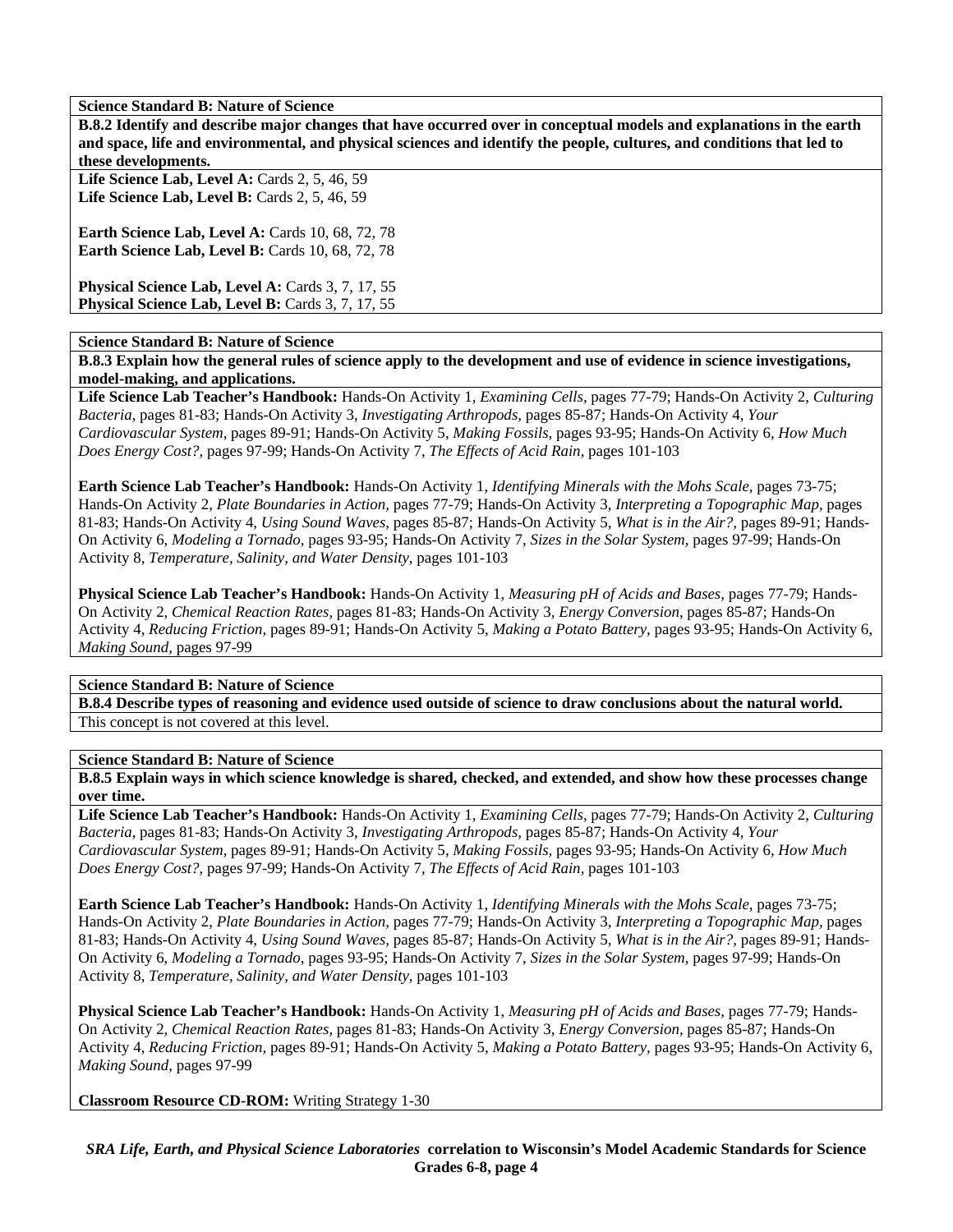## **Science Standard B: Nature of Science**

**B.8.6 Explain the ways in which scientific knowledge is useful and also limited when applied to social issues.** 

This concept is not covered at this level.

#### **Science Standard C: Science Inquiry**

**C.8.1 Identify questions they can investigate using resources and equipment they have available.** 

**Life Science Lab Teacher's Handbook:** Hands-On Activity 1, *Examining Cells,* pages 77-79; Hands-On Activity 2, *Culturing Bacteria,* pages 81-83; Hands-On Activity 3, *Investigating Arthropods,* pages 85-87; Hands-On Activity 4, *Your Cardiovascular System,* pages 89-91; Hands-On Activity 5, *Making Fossils,* pages 93-95; Hands-On Activity 6, *How Much Does Energy Cost?,* pages 97-99; Hands-On Activity 7, *The Effects of Acid Rain,* pages 101-103

**Earth Science Lab Teacher's Handbook:** Hands-On Activity 1, *Identifying Minerals with the Mohs Scale,* pages 73-75; Hands-On Activity 2, *Plate Boundaries in Action,* pages 77-79; Hands-On Activity 3, *Interpreting a Topographic Map,* pages 81-83; Hands-On Activity 4, *Using Sound Waves,* pages 85-87; Hands-On Activity 5, *What is in the Air?,* pages 89-91; Hands-On Activity 6, *Modeling a Tornado,* pages 93-95; Hands-On Activity 7, *Sizes in the Solar System,* pages 97-99; Hands-On Activity 8, *Temperature, Salinity, and Water Density,* pages 101-103

**Physical Science Lab Teacher's Handbook:** Hands-On Activity 1, *Measuring pH of Acids and Bases,* pages 77-79; Hands-On Activity 2, *Chemical Reaction Rates,* pages 81-83; Hands-On Activity 3, *Energy Conversion,* pages 85-87; Hands-On Activity 4, *Reducing Friction,* pages 89-91; Hands-On Activity 5, *Making a Potato Battery,* pages 93-95; Hands-On Activity 6, *Making Sound,* pages 97-99

**Classroom Resource CD-ROM:** Writing Strategy 15

#### **Science Standard C: Science Inquiry**

**C.8.2 Identify data and locate sources of information including their own records to answer the questions being investigated.** 

**Life Science Lab Teacher's Handbook:** Hands-On Activity 1, *Examining Cells,* pages 77-79; Hands-On Activity 2, *Culturing Bacteria,* pages 81-83; Hands-On Activity 3, *Investigating Arthropods,* pages 85-87; Hands-On Activity 4, *Your Cardiovascular System,* pages 89-91; Hands-On Activity 5, *Making Fossils,* pages 93-95; Hands-On Activity 6, *How Much Does Energy Cost?,* pages 97-99; Hands-On Activity 7, *The Effects of Acid Rain,* pages 101-103

**Earth Science Lab Teacher's Handbook:** Hands-On Activity 1, *Identifying Minerals with the Mohs Scale,* pages 73-75; Hands-On Activity 2, *Plate Boundaries in Action,* pages 77-79; Hands-On Activity 3, *Interpreting a Topographic Map,* pages 81-83; Hands-On Activity 4, *Using Sound Waves,* pages 85-87; Hands-On Activity 5, *What is in the Air?,* pages 89-91; Hands-On Activity 6, *Modeling a Tornado,* pages 93-95; Hands-On Activity 7, *Sizes in the Solar System,* pages 97-99; Hands-On Activity 8, *Temperature, Salinity, and Water Density,* pages 101-103

**Physical Science Lab Teacher's Handbook:** Hands-On Activity 1, *Measuring pH of Acids and Bases,* pages 77-79; Hands-On Activity 2, *Chemical Reaction Rates,* pages 81-83; Hands-On Activity 3, *Energy Conversion,* pages 85-87; Hands-On Activity 4, *Reducing Friction,* pages 89-91; Hands-On Activity 5, *Making a Potato Battery,* pages 93-95; Hands-On Activity 6, *Making Sound,* pages 97-99

**Classroom Resource CD-ROM:** Writing Strategy 9, 15, 16, 22, 24, 25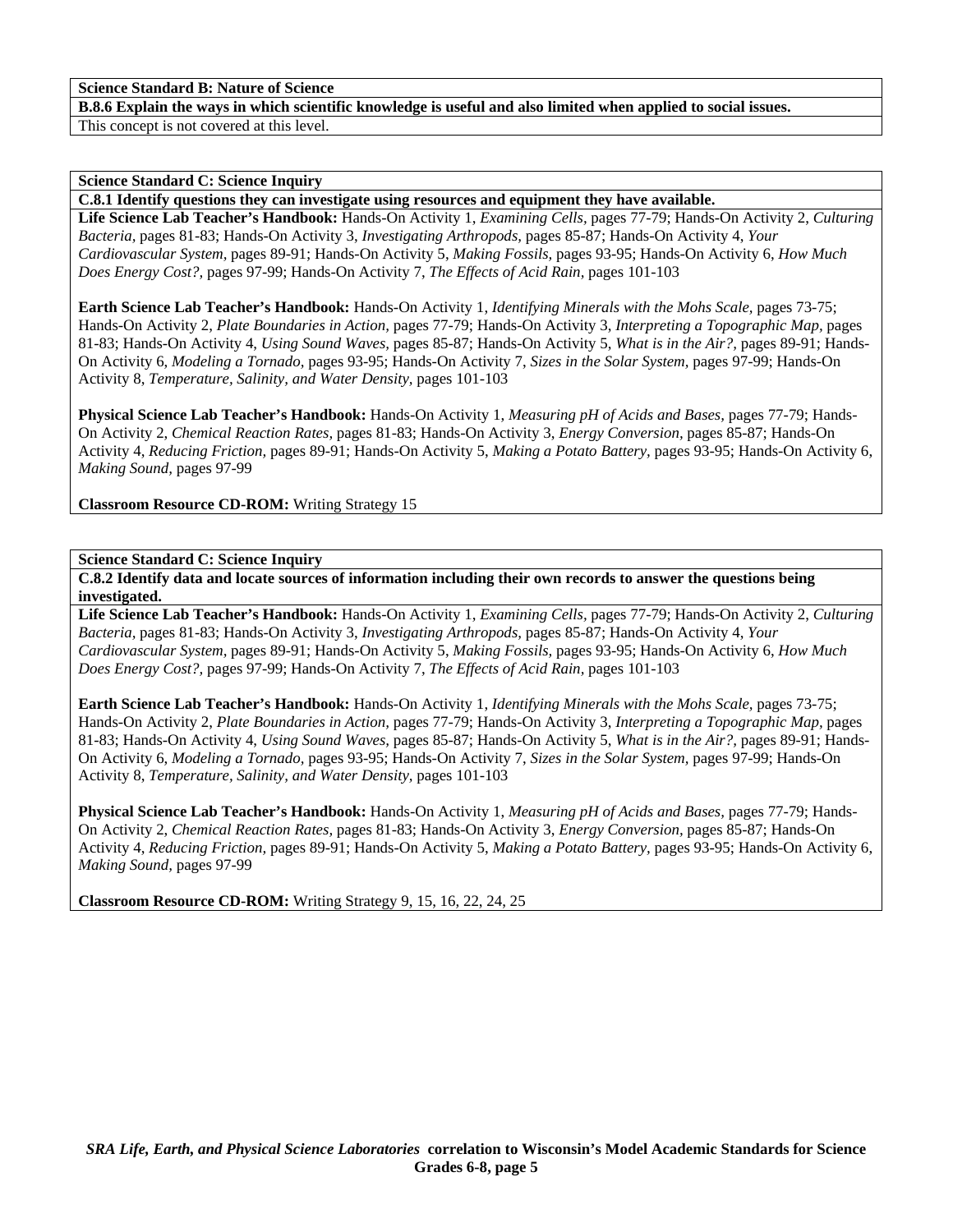**Science Standard C: Science Inquiry** 

**C.8.3 Design and safely conduct investigations that provide reliable quantitative or qualitative data, as appropriate, to answer their questions.** 

**Life Science Lab Teacher's Handbook:** Hands-On Activity 1, *Examining Cells,* pages 77-79; Hands-On Activity 2, *Culturing Bacteria,* pages 81-83; Hands-On Activity 3, *Investigating Arthropods,* pages 85-87; Hands-On Activity 4, *Your Cardiovascular System,* pages 89-91; Hands-On Activity 5, *Making Fossils,* pages 93-95; Hands-On Activity 6, *How Much Does Energy Cost?,* pages 97-99; Hands-On Activity 7, *The Effects of Acid Rain,* pages 101-103

**Earth Science Lab Teacher's Handbook:** Hands-On Activity 1, *Identifying Minerals with the Mohs Scale,* pages 73-75; Hands-On Activity 2, *Plate Boundaries in Action,* pages 77-79; Hands-On Activity 3, *Interpreting a Topographic Map,* pages 81-83; Hands-On Activity 4, *Using Sound Waves,* pages 85-87; Hands-On Activity 5, *What is in the Air?,* pages 89-91; Hands-On Activity 6, *Modeling a Tornado,* pages 93-95; Hands-On Activity 7, *Sizes in the Solar System,* pages 97-99; Hands-On Activity 8, *Temperature, Salinity, and Water Density,* pages 101-103

**Physical Science Lab Teacher's Handbook:** Hands-On Activity 1, *Measuring pH of Acids and Bases,* pages 77-79; Hands-On Activity 2, *Chemical Reaction Rates,* pages 81-83; Hands-On Activity 3, *Energy Conversion,* pages 85-87; Hands-On Activity 4, *Reducing Friction,* pages 89-91; Hands-On Activity 5, *Making a Potato Battery,* pages 93-95; Hands-On Activity 6, *Making Sound,* pages 97-99

**Classroom Resource CD-ROM:** Writing Strategy 15

**Science Standard C: Science Inquiry** 

**C.8.4 Use inferences to help decide possible results of their investigations, use observations to check their inferences. Life Science Lab Teacher's Handbook:** Hands-On Activity 1, *Examining Cells,* pages 77-79; Hands-On Activity 2, *Culturing Bacteria,* pages 81-83; Hands-On Activity 3, *Investigating Arthropods,* pages 85-87; Hands-On Activity 4, *Your Cardiovascular System,* pages 89-91; Hands-On Activity 5, *Making Fossils,* pages 93-95; Hands-On Activity 6, *How Much Does Energy Cost?,* pages 97-99; Hands-On Activity 7, *The Effects of Acid Rain,* pages 101-103

**Earth Science Lab Teacher's Handbook:** Hands-On Activity 1, *Identifying Minerals with the Mohs Scale,* pages 73-75; Hands-On Activity 2, *Plate Boundaries in Action,* pages 77-79; Hands-On Activity 3, *Interpreting a Topographic Map,* pages 81-83; Hands-On Activity 4, *Using Sound Waves,* pages 85-87; Hands-On Activity 5, *What is in the Air?,* pages 89-91; Hands-On Activity 6, *Modeling a Tornado,* pages 93-95; Hands-On Activity 7, *Sizes in the Solar System,* pages 97-99; Hands-On Activity 8, *Temperature, Salinity, and Water Density,* pages 101-103

**Physical Science Lab Teacher's Handbook:** Hands-On Activity 1, *Measuring pH of Acids and Bases,* pages 77-79; Hands-On Activity 2, *Chemical Reaction Rates,* pages 81-83; Hands-On Activity 3, *Energy Conversion,* pages 85-87; Hands-On Activity 4, *Reducing Friction,* pages 89-91; Hands-On Activity 5, *Making a Potato Battery,* pages 93-95; Hands-On Activity 6, *Making Sound,* pages 97-99

**Classroom Resource CD-ROM:** Writing Strategy 15, 17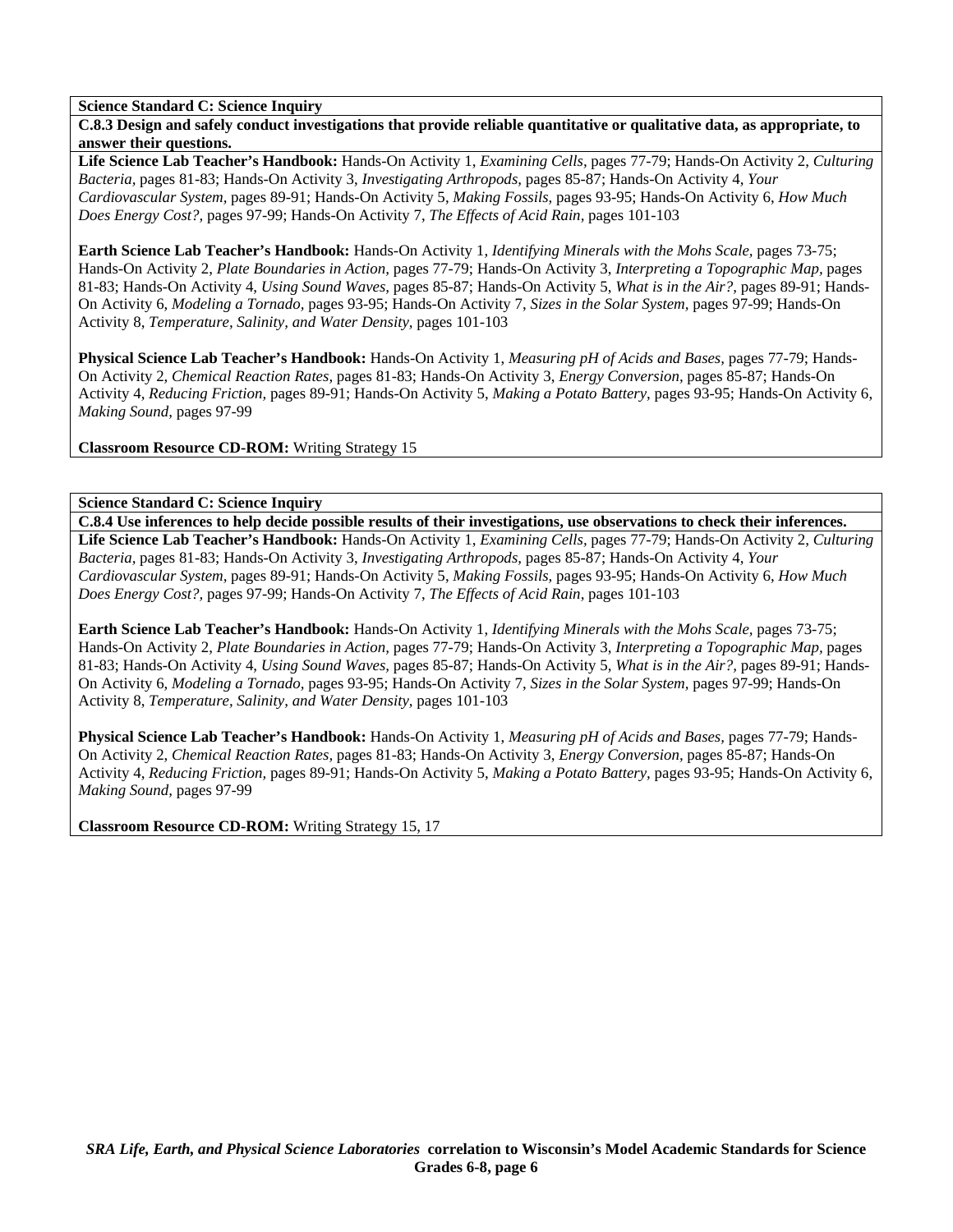# **Science Standard C: Science Inquiry**

**C.8.5 Use accepted scientific knowledge, models, and theories to explain their results and to raise further questions about their investigations.** 

**Life Science Lab Teacher's Handbook:** Hands-On Activity 1, *Examining Cells,* pages 77-79; Hands-On Activity 2, *Culturing Bacteria,* pages 81-83; Hands-On Activity 3, *Investigating Arthropods,* pages 85-87; Hands-On Activity 4, *Your Cardiovascular System,* pages 89-91; Hands-On Activity 5, *Making Fossils,* pages 93-95; Hands-On Activity 6, *How Much Does Energy Cost?,* pages 97-99; Hands-On Activity 7, *The Effects of Acid Rain,* pages 101-103

**Earth Science Lab Teacher's Handbook:** Hands-On Activity 1, *Identifying Minerals with the Mohs Scale,* pages 73-75; Hands-On Activity 2, *Plate Boundaries in Action,* pages 77-79; Hands-On Activity 3, *Interpreting a Topographic Map,* pages 81-83; Hands-On Activity 4, *Using Sound Waves,* pages 85-87; Hands-On Activity 5, *What is in the Air?,* pages 89-91; Hands-On Activity 6, *Modeling a Tornado,* pages 93-95; Hands-On Activity 7, *Sizes in the Solar System,* pages 97-99; Hands-On Activity 8, *Temperature, Salinity, and Water Density,* pages 101-103

**Physical Science Lab Teacher's Handbook:** Hands-On Activity 1, *Measuring pH of Acids and Bases,* pages 77-79; Hands-On Activity 2, *Chemical Reaction Rates,* pages 81-83; Hands-On Activity 3, *Energy Conversion,* pages 85-87; Hands-On Activity 4, *Reducing Friction,* pages 89-91; Hands-On Activity 5, *Making a Potato Battery,* pages 93-95; Hands-On Activity 6, *Making Sound,* pages 97-99

#### **Science Standard C: Science Inquiry**

**C.8.6 State what they have learned from investigations, relating their inferences to scientific knowledge and to data they have collected.** 

**Life Science Lab Teacher's Handbook:** Hands-On Activity 1, *Examining Cells,* pages 77-79; Hands-On Activity 2, *Culturing Bacteria,* pages 81-83; Hands-On Activity 3, *Investigating Arthropods,* pages 85-87; Hands-On Activity 4, *Your Cardiovascular System,* pages 89-91; Hands-On Activity 5, *Making Fossils,* pages 93-95; Hands-On Activity 6, *How Much Does Energy Cost?,* pages 97-99; Hands-On Activity 7, *The Effects of Acid Rain,* pages 101-103

**Earth Science Lab Teacher's Handbook:** Hands-On Activity 1, *Identifying Minerals with the Mohs Scale,* pages 73-75; Hands-On Activity 2, *Plate Boundaries in Action,* pages 77-79; Hands-On Activity 3, *Interpreting a Topographic Map,* pages 81-83; Hands-On Activity 4, *Using Sound Waves,* pages 85-87; Hands-On Activity 5, *What is in the Air?,* pages 89-91; Hands-On Activity 6, *Modeling a Tornado,* pages 93-95; Hands-On Activity 7, *Sizes in the Solar System,* pages 97-99; Hands-On Activity 8, *Temperature, Salinity, and Water Density,* pages 101-103

**Physical Science Lab Teacher's Handbook:** Hands-On Activity 1, *Measuring pH of Acids and Bases,* pages 77-79; Hands-On Activity 2, *Chemical Reaction Rates,* pages 81-83; Hands-On Activity 3, *Energy Conversion,* pages 85-87; Hands-On Activity 4, *Reducing Friction,* pages 89-91; Hands-On Activity 5, *Making a Potato Battery,* pages 93-95; Hands-On Activity 6, *Making Sound,* pages 97-99

#### **Science Standard C: Science Inquiry**

**C.8.7 Explain their data and conclusions in ways that allow an audience to understand the questions they selected for investigation and the answers they have developed.** 

**Life Science Lab Teacher's Handbook:** Hands-On Activity 1, *Examining Cells,* pages 77-79; Hands-On Activity 2, *Culturing Bacteria,* pages 81-83; Hands-On Activity 3, *Investigating Arthropods,* pages 85-87; Hands-On Activity 4, *Your Cardiovascular System,* pages 89-91; Hands-On Activity 5, *Making Fossils,* pages 93-95; Hands-On Activity 6, *How Much Does Energy Cost?,* pages 97-99; Hands-On Activity 7, *The Effects of Acid Rain,* pages 101-103

**Earth Science Lab Teacher's Handbook:** Hands-On Activity 1, *Identifying Minerals with the Mohs Scale,* pages 73-75; Hands-On Activity 2, *Plate Boundaries in Action,* pages 77-79; Hands-On Activity 3, *Interpreting a Topographic Map,* pages 81-83; Hands-On Activity 4, *Using Sound Waves,* pages 85-87; Hands-On Activity 5, *What is in the Air?,* pages 89-91; Hands-On Activity 6, *Modeling a Tornado,* pages 93-95; Hands-On Activity 7, *Sizes in the Solar System,* pages 97-99; Hands-On Activity 8, *Temperature, Salinity, and Water Density,* pages 101-103

**Physical Science Lab Teacher's Handbook:** Hands-On Activity 1, *Measuring pH of Acids and Bases,* pages 77-79; Hands-On Activity 2, *Chemical Reaction Rates,* pages 81-83; Hands-On Activity 3, *Energy Conversion,* pages 85-87; Hands-On Activity 4, *Reducing Friction,* pages 89-91; Hands-On Activity 5, *Making a Potato Battery,* pages 93-95; Hands-On Activity 6, *Making Sound,* pages 97-99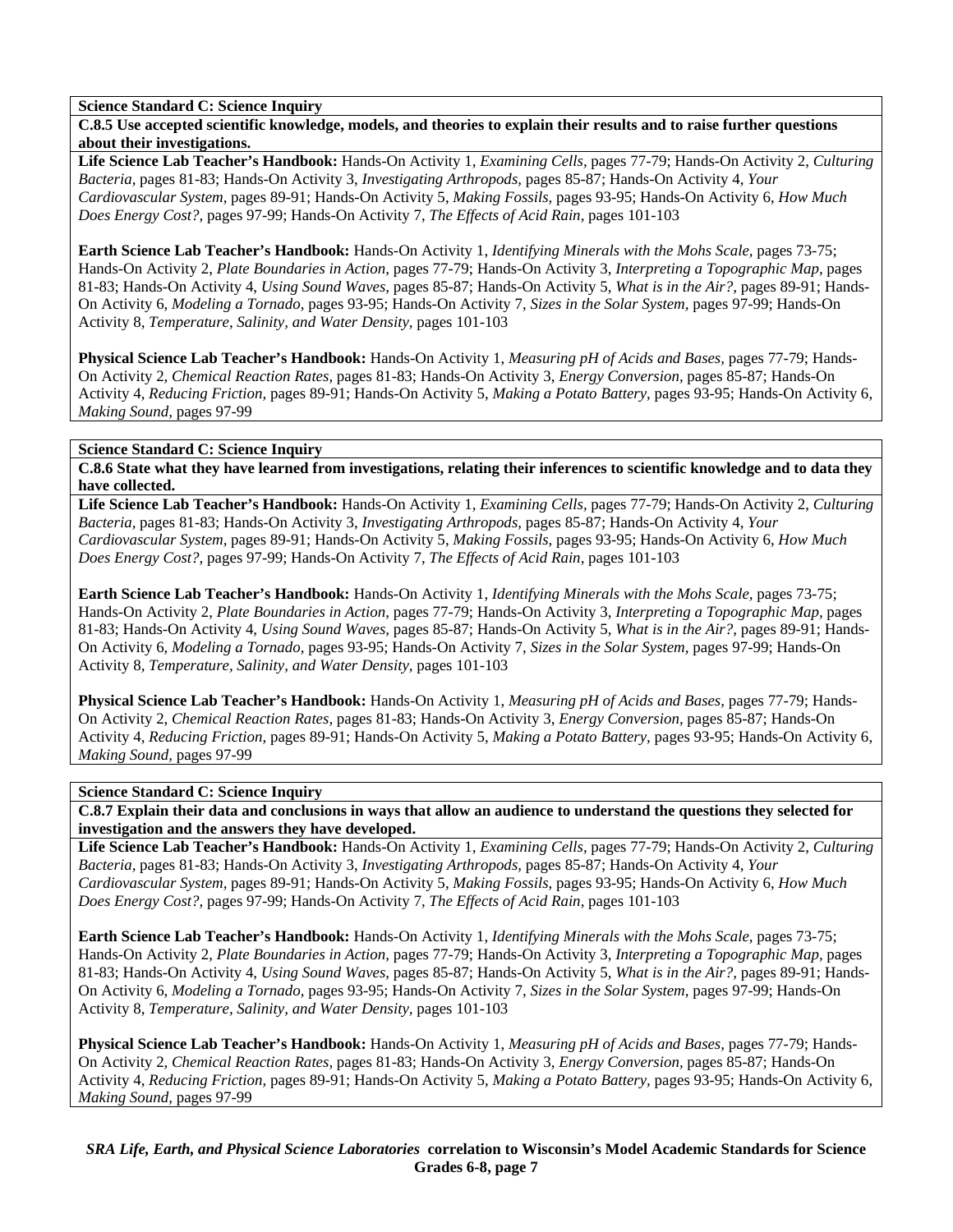**Science Standard C: Science Inquiry** 

**C.8.8 Use computer software and other technologies to organize, process, and present their data. Life Science Lab Teacher's Handbook:** Hands-On Activity 2, *Culturing Bacteria,* pages 81-83

## **Science Standard C: Science Inquiry**

**C.8.9 Evaluate, explain, and defend the validity of questions, hypotheses, and conclusions to their investigations.** 

**Life Science Lab Teacher's Handbook:** Hands-On Activity 1, *Examining Cells,* pages 77-79; Hands-On Activity 2, *Culturing Bacteria,* pages 81-83; Hands-On Activity 3, *Investigating Arthropods,* pages 85-87; Hands-On Activity 4, *Your Cardiovascular System,* pages 89-91; Hands-On Activity 5, *Making Fossils,* pages 93-95; Hands-On Activity 6, *How Much Does Energy Cost?,* pages 97-99; Hands-On Activity 7, *The Effects of Acid Rain,* pages 101-103

**Earth Science Lab Teacher's Handbook:** Hands-On Activity 1, *Identifying Minerals with the Mohs Scale,* pages 73-75; Hands-On Activity 2, *Plate Boundaries in Action,* pages 77-79; Hands-On Activity 3, *Interpreting a Topographic Map,* pages 81-83; Hands-On Activity 4, *Using Sound Waves,* pages 85-87; Hands-On Activity 5, *What is in the Air?,* pages 89-91; Hands-On Activity 6, *Modeling a Tornado,* pages 93-95; Hands-On Activity 7, *Sizes in the Solar System,* pages 97-99; Hands-On Activity 8, *Temperature, Salinity, and Water Density,* pages 101-103

**Physical Science Lab Teacher's Handbook:** Hands-On Activity 1, *Measuring pH of Acids and Bases,* pages 77-79; Hands-On Activity 2, *Chemical Reaction Rates,* pages 81-83; Hands-On Activity 3, *Energy Conversion,* pages 85-87; Hands-On Activity 4, *Reducing Friction,* pages 89-91; Hands-On Activity 5, *Making a Potato Battery,* pages 93-95; Hands-On Activity 6, *Making Sound,* pages 97-99

# **Science Standard C: Science Inquiry**

**C.8.10 Discuss the importance of their results and implications of their work with peers, teachers, and other adults. Life Science Lab Teacher's Handbook:** Hands-On Activity 1, *Examining Cells,* pages 77-79; Hands-On Activity 2, *Culturing Bacteria,* pages 81-83; Hands-On Activity 3, *Investigating Arthropods,* pages 85-87; Hands-On Activity 4, *Your Cardiovascular System,* pages 89-91; Hands-On Activity 5, *Making Fossils,* pages 93-95; Hands-On Activity 6, *How Much Does Energy Cost?,* pages 97-99; Hands-On Activity 7, *The Effects of Acid Rain,* pages 101-103

**Earth Science Lab Teacher's Handbook:** Hands-On Activity 1, *Identifying Minerals with the Mohs Scale,* pages 73-75; Hands-On Activity 2, *Plate Boundaries in Action,* pages 77-79; Hands-On Activity 3, *Interpreting a Topographic Map,* pages 81-83; Hands-On Activity 4, *Using Sound Waves,* pages 85-87; Hands-On Activity 5, *What is in the Air?,* pages 89-91; Hands-On Activity 6, *Modeling a Tornado,* pages 93-95; Hands-On Activity 7, *Sizes in the Solar System,* pages 97-99; Hands-On Activity 8, *Temperature, Salinity, and Water Density,* pages 101-103

**Physical Science Lab Teacher's Handbook:** Hands-On Activity 1, *Measuring pH of Acids and Bases,* pages 77-79; Hands-On Activity 2, *Chemical Reaction Rates,* pages 81-83; Hands-On Activity 3, *Energy Conversion,* pages 85-87; Hands-On Activity 4, *Reducing Friction,* pages 89-91; Hands-On Activity 5, *Making a Potato Battery,* pages 93-95; Hands-On Activity 6, *Making Sound,* pages 97-99

# **Science Standard C: Science Inquiry**

# **C.8.11 Raise further questions which still need to be answered.**

**Life Science Lab Teacher's Handbook:** Hands-On Activity 1, *Examining Cells,* pages 77-79; Hands-On Activity 2, *Culturing Bacteria,* pages 81-83; Hands-On Activity 3, *Investigating Arthropods,* pages 85-87; Hands-On Activity 4, *Your Cardiovascular System,* pages 89-91; Hands-On Activity 5, *Making Fossils,* pages 93-95; Hands-On Activity 6, *How Much Does Energy Cost?,* pages 97-99; Hands-On Activity 7, *The Effects of Acid Rain,* pages 101-103

**Earth Science Lab Teacher's Handbook:** Hands-On Activity 1, *Identifying Minerals with the Mohs Scale,* pages 73-75; Hands-On Activity 2, *Plate Boundaries in Action,* pages 77-79; Hands-On Activity 3, *Interpreting a Topographic Map,* pages 81-83; Hands-On Activity 4, *Using Sound Waves,* pages 85-87; Hands-On Activity 5, *What is in the Air?,* pages 89-91; Hands-On Activity 6, *Modeling a Tornado,* pages 93-95; Hands-On Activity 7, *Sizes in the Solar System,* pages 97-99; Hands-On Activity 8, *Temperature, Salinity, and Water Density,* pages 101-103

**Physical Science Lab Teacher's Handbook:** Hands-On Activity 1, *Measuring pH of Acids and Bases,* pages 77-79; Hands-On Activity 2, *Chemical Reaction Rates,* pages 81-83; Hands-On Activity 3, *Energy Conversion,* pages 85-87; Hands-On Activity 4, *Reducing Friction,* pages 89-91; Hands-On Activity 5, *Making a Potato Battery,* pages 93-95; Hands-On Activity 6, *Making Sound,* pages 97-99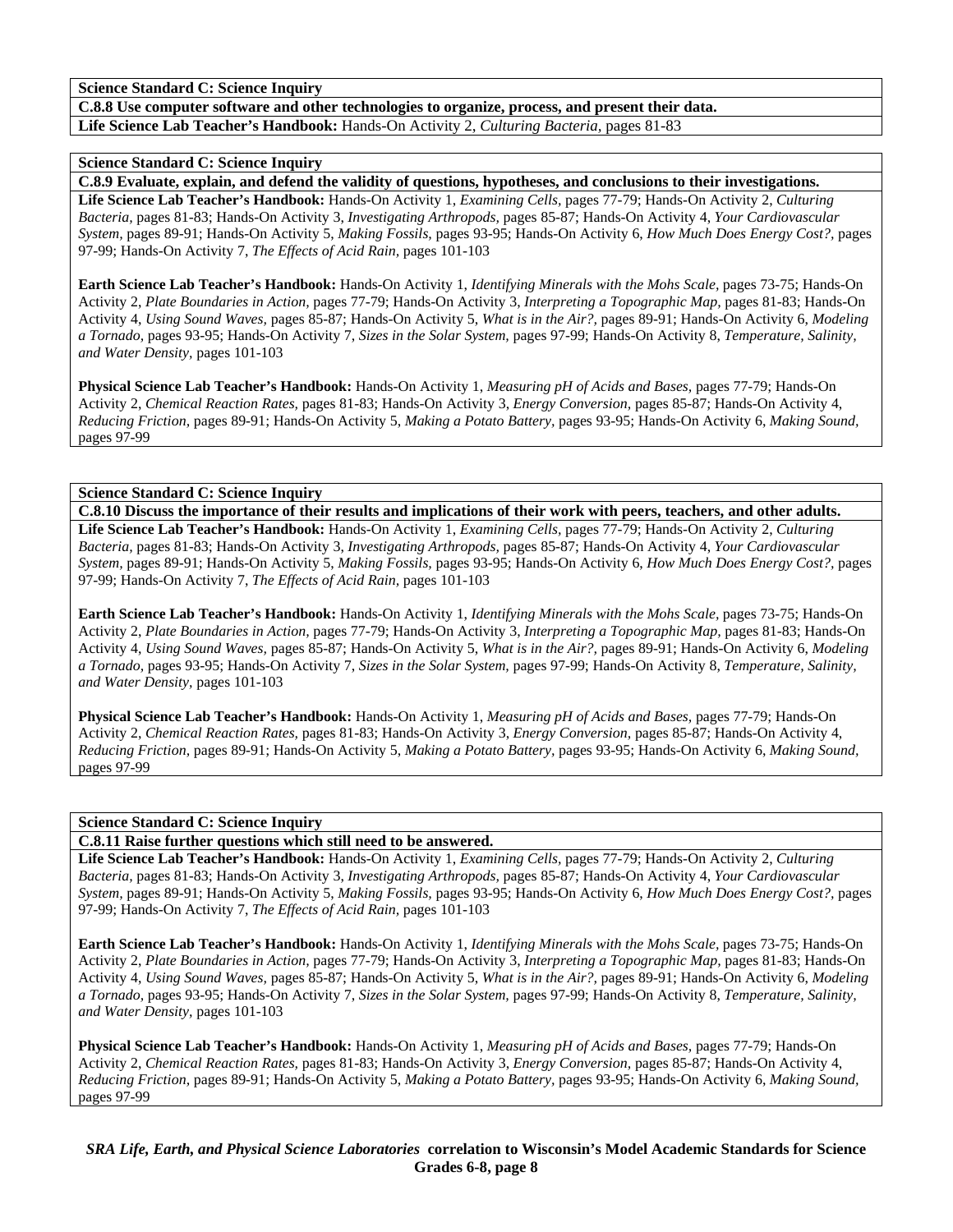**Science Standard D: Physical Science** 

# **PROPERTIES AND CHANGES OF PROPERTIES IN MATTER**

**D.8.1 Observe, describe, and measure physical and chemical properties of elements and other substance to identify and group them according to properties such as density, melting points, boiling points, conductivity, magnetic attraction, solubility, and reactions to common physical and chemical tests.** 

**Earth Science Lab, Level A: Cards 4, 5, 6, 7, 8** 

**Earth Science Lab, Level B:** Cards 4, 5, 6, 7, 8

**Earth Science Lab Teacher's Handbook:** Hands-On Activity 1, *Identifying Minerals with the Mohs Scale,* pages 73-75

**Physical Science Lab, Level A:** Cards 1, 2, 5, 6, 7, 8, 9, 10, 11, 12, 13, 14, 15, 16, 17, 18, 19, 20, 28, 29, 30, 42, 71, 74 **Physical Science Lab, Level B:** Cards 1, 2, 5, 6, 7, 8, 9, 10, 11, 12, 13, 14, 15, 16, 17, 18, 19, 20, 28, 29, 30, 42, 71, 74

**Science Standard D: Physical Science** 

**PROPERTIES AND CHANGES OF PROPERTIES IN MATTER** 

**D.8.2 Use the major ideas of atomic theory and molecular theory to describe physical and chemical interactions among substances, including solids, liquids, and gases.** 

**Physical Science Lab, Level A:** Cards 4, 5, 6, 7, 8, 9, 10, 11, 12, 13, 17, 18, 19, 20, 21, 27, 28, 29, 30

**Physical Science Lab, Level B:** Cards 4, 5, 6, 7, 8, 9, 10, 11, 12, 13, 17, 18, 19, 20, 21, 27, 28, 29, 30

**Physical Science Lab Teacher's Handbook:** Hands-On Activity 2, *Chemical Reaction Rates,* pages 81-83

**Science Standard D: Physical Science** 

**PROPERTIES AND CHANGES OF PROPERTIES IN MATTER** 

**D.8.3 Understand how chemical interactions and behaviors lead to new substances with different properties.** 

**Physical Science Lab, Level A: Cards 9, 11, 27, 28, 29, 30** 

**Physical Science Lab, Level B: Cards 9, 11, 27, 28, 29, 30** 

**Physical Science Lab Teacher's Handbook:** Hands-On Activity 2, *Chemical Reaction Rates,* pages 81-83

**Science Standard D: Physical Science** 

**PROPERTIES AND CHANGES OF PROPERTIES IN MATTER** 

**D.8.4 While conducting investigations, use the science themes to develop explanations of physical and chemical interactions and energy exchanges.** 

**Physical Science Lab, Level A:** Cards 5, 6, 7, 8, 9, 10, 11, 12, 13, 27, 28, 29, 30 **Physical Science Lab, Level B:** Cards 5, 6, 7, 8, 9, 10, 11, 12, 13, 27, 28, 29, 30

**Physical Science Lab Teacher's Handbook:** Hands-On Activity 2, *Chemical Reaction Rates,* pages 81-83

**Science Standard D: Physical Science** 

**MOTIONS AND FORCES** 

**D.8.5 While conducting investigations, explain the motion of objects by describing the forces acting on them. Physical Science Lab, Level A:** Cards 54, 55, 56, 57, 58, 59

**Physical Science Lab, Level B:** Cards 54, 55, 56, 57, 58, 59

**Physical Science Lab Teacher's Handbook:** Hands-On Activity 4, *Reducing Friction,* pages 89-91

**Science Standard D: Physical Science** 

**MOTIONS AND FORCES** 

**D.8.6 While conducting investigations, explain the motion of objects using concepts of speed, velocity, acceleration, friction, momentum, and changes over time, among others, and apply these concepts and explanations to real-life situations outside the classroom.** 

**Physical Science Lab, Level A: Cards 50, 51, 52, 53, 58** 

**Physical Science Lab, Level B:** Cards 50, 51, 52, 53, 58

**Physical Science Lab Teacher's Handbook:** Hands-On Activity 4, *Reducing Friction,* pages 89-91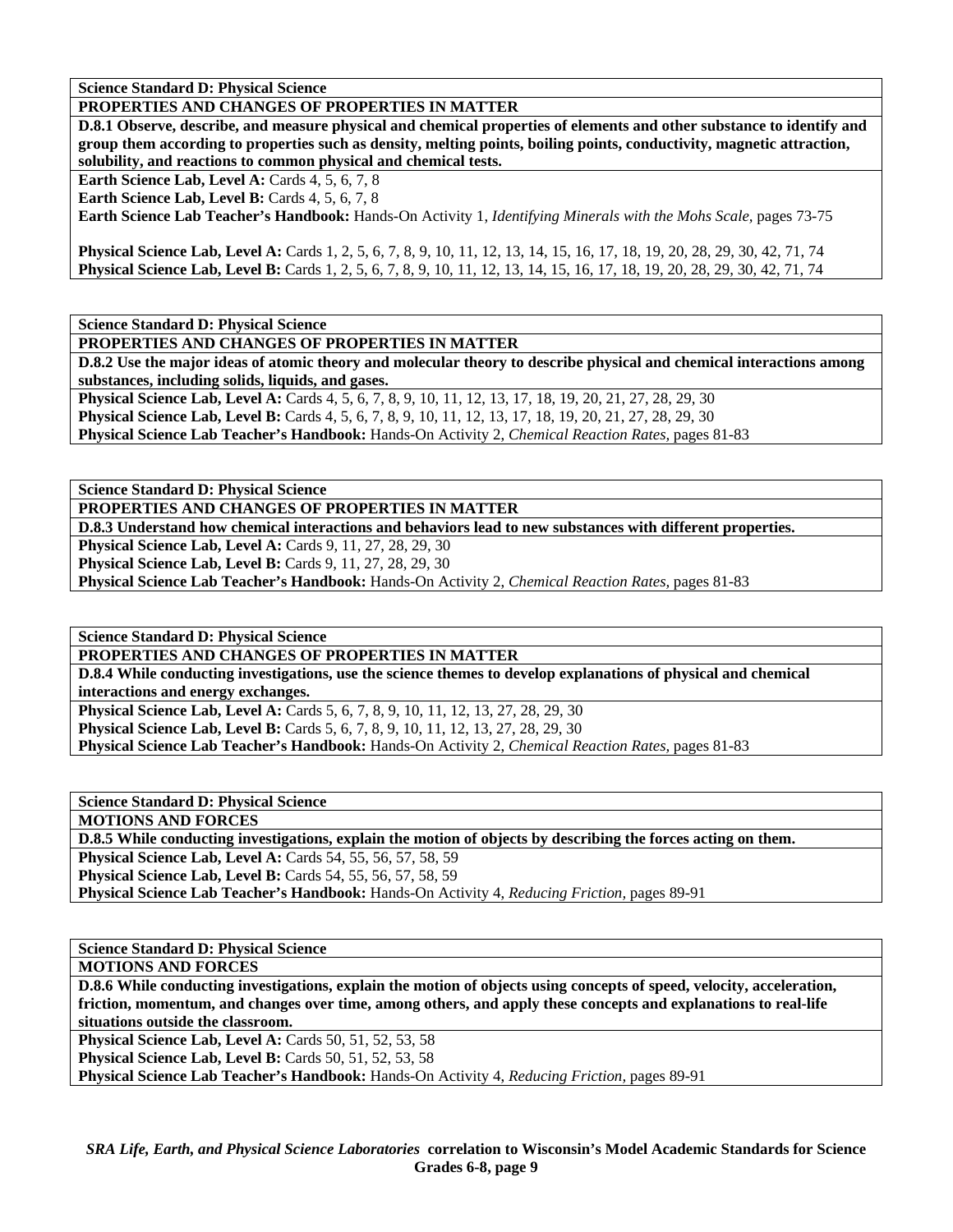**Science Standard D: Physical Science** 

**MOTIONS AND FORCES** 

**D.8.7 While conducting investigations of common physical and chemical interactions occurring in the laboratory and the outside world, use commonly accepted definitions of energy and the idea of energy conservation.** 

**Physical Science Lab, Level A:** Cards 9, 27, 28, 29, 30, 34, 36, 37, 38, 39, 40, 41, 42, 45, 46, 47, 48, 49, 66, 67, 70, 76, 77, 78, 79, 80, 82, 83

**Physical Science Lab, Level B:** Cards 9, 27, 28, 29, 30, 34, 36, 37, 38, 39, 40, 41, 42, 45, 46, 47, 48, 49, 66, 67, 70, 76, 77, 78, 79, 80, 82, 83

**Physical Science Lab Teacher's Handbook:** Hands-On Activity 2, *Chemical Reaction Rates,* pages 81-83; Hands-On Activity 3, *Energy Conversion,* pages 85-87; Hands-On Activity 5, *Making a Potato Battery,* pages 93-95; Hands-On Activity 6, *Making Sound,* pages 97-99

**Science Standard D: Physical Science** 

**TRANSFER OF ENERGY** 

**D.8.8 Describe and investigate the properties of light, heat, gravity, radio waves, magnetic fields, electrical fields, and sound waves as they interact with material objects in common situations.** 

**Earth Science Lab, Level A: Cards 57, 59 Earth Science Lab, Level B: Cards 57, 59** 

**Physical Science Lab, Level A:** Cards 42, 43, 66, 67, 74, 75, 77, 78, 79, 80, 82, 83, 85 **Physical Science Lab, Level B:** Cards 42, 43, 66, 67, 74, 75, 77, 78, 79, 80, 82, 83, 85

**Science Standard D: Physical Science** 

**TRANSFER OF ENERGY** 

**D.8.9 Explain the behaviors of various forms of energy by using the models of energy transmission, both in the laboratory and in real-life situations in the outside world.** 

**Physical Science Lab, Level A:** Cards 34, 36, 37, 39, 40, 41, 42, 45, 46, 47, 48, 49, 66, 67, 70, 76, 77, 78, 79, 82, 83 **Physical Science Lab, Level B:** Cards 34, 36, 37, 39, 40, 41, 42, 45, 46, 47, 48, 49, 66, 67, 70, 76, 77, 78, 79, 82, 83 **Physical Science Lab Teacher's Handbook:** Hands-On Activity 3, *Energy Conversion,* pages 85-87; Hands-On Activity 5, *Making a Potato Battery,* pages 93-95; Hands-On Activity 6, *Making Sound,* pages 97-99

**Science Standard D: Physical Science** 

**TRANSFER OF ENERGY** 

**D.8.10 Explain how models of the atomic structure of matter have changed over time, including historical models and modern atomic theory.** 

**Physical Science Lab, Level A:** Cards 3, 4, 21, 22, 23, 24, 25, 26, 27, 31, 32 **Physical Science Lab, Level B:** Cards 3, 4, 21, 22, 23, 24, 25, 26, 27, 31, 32

# **Science Standard E: Earth and Space Science**

**STRUCTURE OF EARTH SYSTEMS** 

**E.8.1 Using the science themes, explain and predict changes in major features of land, water, and atmospheric systems. Earth Science Lab, Level A:** Cards 9, 10, 11, 12, 13, 14, 15, 16, 17, 22, 24, 25, 26, 27, 28, 29, 36, 37, 38, 39, 40, 41, 42, 43, 44, 45, 46, 47, 48, 49, 52, 53, 54, 55, 56, 57, 58, 59, 60, 61, 82, 83, 84, 85, 86, 87, 88, 89, 90

**Earth Science Lab, Level B:** Cards 9, 10, 11, 12, 13, 14, 15, 16, 17, 22, 24, 25, 26, 27, 28, 29, 36, 37, 38, 39, 40, 41, 42, 43, 44, 45, 46, 47, 48, 49, 52, 53, 54, 55, 56, 57, 58, 59, 60, 61, 82, 83, 84, 85, 86, 87, 88, 89, 90

**Earth Science Lab Teacher's Handbook:** Hands-On Activity 2, *Plate Boundaries in Action,* pages 77-79; Hands-On Activity 5, *What is in the Air?,* pages 89-91; Hands-On Activity 6, *Modeling a Tornado,* pages 93-95; Hands-On Activity 8, *Temperature, Salinity, and Water Density,* pages 101-103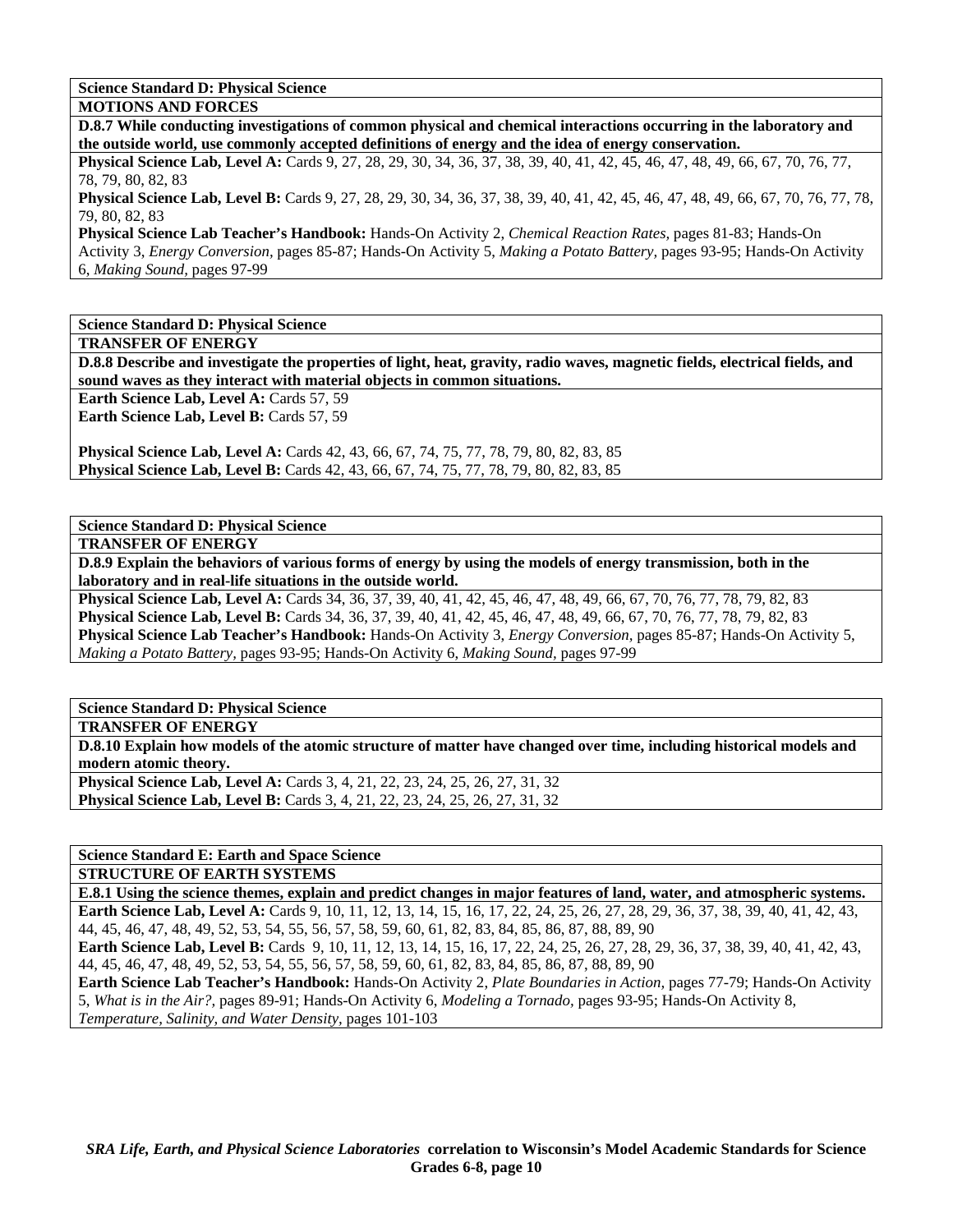**Science Standard E: Earth and Space Science** 

**STRUCTURE OF EARTH SYSTEMS** 

**E.8.2 Describe underlying structures of the earth that cause changes in the earth's surface.**  Earth Science Lab, Level A: Cards 10, 11, 12, 13, 14, 15, 16, 17, 22, 24, 25, 26, 27, 28, 88 **Earth Science Lab, Level B:** Cards 10, 11, 12, 13, 14, 15, 16, 17, 22, 24, 25, 26, 27, 28, 88 **Earth Science Lab Teacher's Handbook:** Hands-On Activity 2, *Plate Boundaries in Action,* pages 77-79

**Science Standard E: Earth and Space Science** 

**STRUCTURE OF EARTH SYSTEMS** 

**E.8.3 Using the science themes during the process of investigation, describe climate, weather, ocean currents, soil movements and changes in the forces acting on the earth.** 

Earth Science Lab, Level A: Cards 9, 10, 11, 12, 13, 14, 15, 16, 17, 22, 24, 25, 26, 27, 28, 29, 36, 37, 38, 39, 40, 41, 43, 44, 45, 46, 47, 48, 49, 52, 53, 54, 55, 56, 57, 58, 82, 83, 84, 87, 88, 89, 90

**Earth Science Lab, Level B:** Cards 9, 10, 11, 12, 13, 14, 15, 16, 17, 22, 24, 25, 26, 27, 28, 29, 36, 37, 38, 39, 40, 41, 43, 44, 45, 46, 47, 48, 49, 52, 53, 54, 55, 56, 57, 58, 82, 83, 84, 87, 88, 89, 90

**Earth Science Lab Teacher's Handbook:** Hands-On Activity 2, *Plate Boundaries in Action,* pages 77-79; Hands-On Activity 5, *What is in the Air?,* pages 89-91; Hands-On Activity 6, *Modeling a Tornado,* pages 93-95; Hands-On Activity 8, *Temperature, Salinity, and Water Density,* pages 101-103

**Science Standard E: Earth and Space Science** 

**STRUCTURE OF EARTH SYSTEMS** 

**E.8.4 Using the science themes, analyze the influence living organisms have had on the earth's systems, including their impact on the composition of the atmosphere and the weathering of rocks.** 

Life Science Lab, Level A: Cards 9, 13, 78, 79

Life Science Lab, Level B: Cards 9, 13, 78, 79

Earth Science Lab, Level A: Cards 22, 29 Earth Science Lab, Level B: Cards 22, 29

**Science Standard E: Earth and Space Science** 

### **EARTH'S HISTORY**

**E.8.5 Analyze the geologic and life history of the earth, including change over time, using various forms of scientific evidence.**  Life Science Lab, Level A: Card 67

Life Science Lab, Level B: Card 67

**Earth Science Lab, Level A: Cards 30, 31, 32, 33, 34 Earth Science Lab, Level B: Cards 30, 31, 32, 33, 34** 

**Science Standard E: Earth and Space Science** 

#### **EARTH'S HISTORY**

**E.8.6 Describe through investigations the use of the earth's resources by humans in both past and current cultures, particularly how changes in the resources used for the past 100 years are the basis for efforts to conserve and recycle renewable and non-renewable resources.** 

**Life Science Lab, Level A:** Cards 84, 85, 86, 87, 88, 89, 90 **Life Science Lab, Level B:** Cards 84, 85, 86, 87, 88, 89, 90 **Life Science Lab Teacher's Handbook:** Hands-On Activity 7, *The Effects of Acid Rain,* pages 101-103

**Earth Science Lab, Level A:** Cards 35, 37, 42, 59, 60, 61, 85, 86 **Earth Science Lab, Level B:** Cards 35, 37, 42, 59, 60, 61, 85, 86 **Earth Science Lab Teacher's Handbook:** Hands-On Activity 5, *What is in the Air?,* pages 89-91

**Physical Science Lab, Level A: Cards 38, 46, 47, 48, 49 Physical Science Lab, Level B: Cards 38, 46, 47, 48, 49**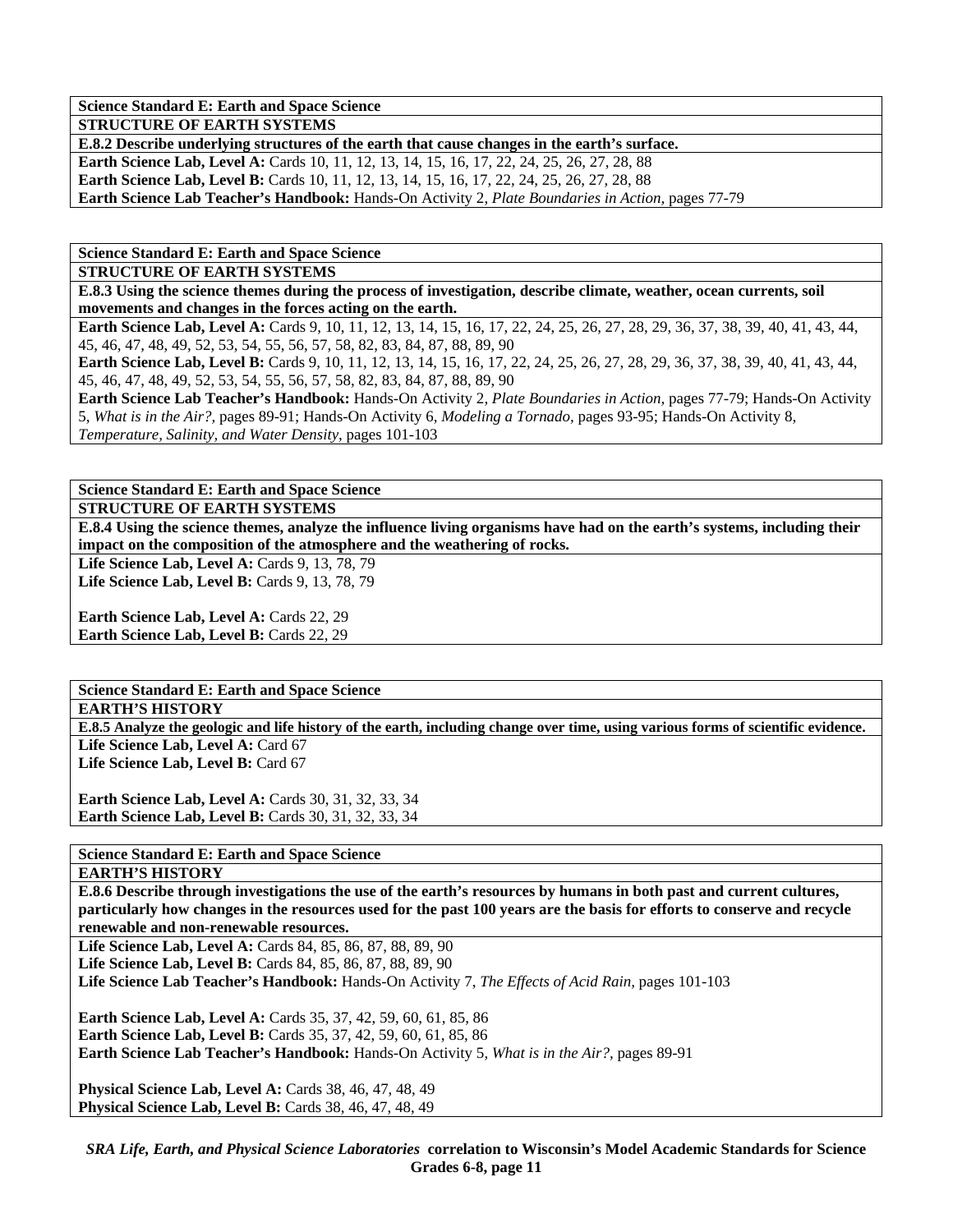**Science Standard E: Earth and Space Science** 

**EARTH IN THE SOLAR SYSTEM** 

**E.8.7 Describe the general structure of the solar system, galaxies, and the universe, explaining the nature of the evidence used to develop current models of the universe.** 

**Earth Science Lab, Level A:** Cards 62, 63, 64, 65, 66, 67, 68, 69, 70, 71, 72, 73, 74, 75, 76, 77, 78, 79, 80, 81 **Earth Science Lab, Level B:** Cards 62, 63, 64, 65, 66, 67, 68, 69, 70, 71, 72, 73, 74, 75, 76, 77, 78, 79, 80, 81 **Earth Science Lab Teacher's Handbook:** Hands-On Activity 7, *Sizes in the Solar System,* pages 97-99

**Science Standard E: Earth and Space Science** 

**EARTH IN THE SOLAR SYSTEM** 

**E.8.8 Using past and current models of the structure of the solar system, explain the daily, monthly, yearly, and longterm cycles of the earth, citing evidence gained from personal observation as well as evidence used by scientists.** 

Earth Science Lab, Level A: Cards 62, 63, 64, 65, 66, 67, 68, 69, 70, 71, 72, 73, 79, 80, 81 **Earth Science Lab, Level B:** Cards 62, 63, 64, 65, 66, 67, 68, 69, 70, 71, 72, 73, 79, 80, 81

**Earth Science Lab Teacher's Handbook:** Hands-On Activity 7, *Sizes in the Solar System,* pages 97-99

**Science Standard F: Life and Environmental Science** 

**STRUCTURE AND FUNCTION IN LIVING THINGS** 

**F.8.1 Understand the structure and function of cells, organs, tissues, organ systems, and whole organisms.** 

Life Science Lab, Level A: Cards 5, 6, 7, 8, 9, 10, 11, 12, 13, 14, 15, 16, 17, 18, 19, 20, 21, 22, 25, 27, 28, 29, 30, 31, 32, 33, 34, 35, 36, 37, 38, 39, 40, 44, 47, 48, 49, 50, 51, 52, 53, 54, 55, 56, 57, 58

Life Science Lab, Level B: Cards 5, 6, 7, 8, 9, 10, 11, 12, 13, 14, 15, 16, 17, 18, 19, 20, 21, 22, 25, 27, 28, 29, 30, 31, 32, 33, 34, 35, 36, 37, 38, 39, 40, 44, 47, 48, 49, 50, 51, 52, 53, 54, 55, 56, 57, 58

**Life Science Lab Teacher's Handbook:** Hands-On Activity 1, *Examining Cells,* pages 77-79; Hands-On Activity 2, *Culturing Bacteria,* pages 81-83; Hands-On Activity 3, *Investigating Arthropods,* pages 85-87; Hands-On Activity 4, *Your Cardiovascular System,* pages 89-91

**Science Standard F: Life and Environmental Science STRUCTURE AND FUNCTION IN LIVING THINGS** 

**F.8.2 Show how organisms have adapted structures to match their function, providing means of encouraging individual and group survival within specific environments.** 

**Life Science Lab, Level A:** Cards 6, 7, 8, 9, 23, 41, 65, 66 Life Science Lab, Level B: Cards 6, 7, 8, 9, 23, 41, 65, 66

**Science Standard F: Life and Environmental Science** 

**STRUCTURE AND FUNCTION IN LIVING THINGS** 

**F.8.3 Differentiate between single-celled and multiple-celled organisms (humans) through investigation, comparing the cell functions of specialized cells for each type of organism.** 

Life Science Lab, Level A: Cards 5, 6, 7, 8, 9, 10, 11, 12, 13, 14, 15, 16, 17, 18, 19, 20, 21, 22, 25, 26, 27, 28, 29, 30, 31, 32, 33, 34, 35, 36, 37, 38, 39, 40

Life Science Lab, Level B: Cards 5, 6, 7, 8, 9, 10, 11, 12, 13, 14, 15, 16, 17, 18, 19, 20, 21, 22, 25, 26, 27, 28, 29, 30, 31, 32, 33, 34, 35, 36, 37, 38, 39, 40

**Life Science Lab Teacher's Handbook:** Hands-On Activity 1, *Examining Cells,* pages 77-79; Hands-On Activity 2, *Culturing Bacteria,* pages 81-83; Hands-On Activity 3, *Investigating Arthropods,* pages 85-87

**Science Standard F: Life and Environmental Science** 

**REPRODUCTION AND HEREDITY** 

**F.8.4 Investigate and explain that heredity is comprised of the characteristic traits found in genes within the cell of an organism.** 

Life Science Lab, Level A: Cards 58, 60, 61, 62, 63, 64 Life Science Lab, Level B: Cards 58, 60, 61, 62, 63, 64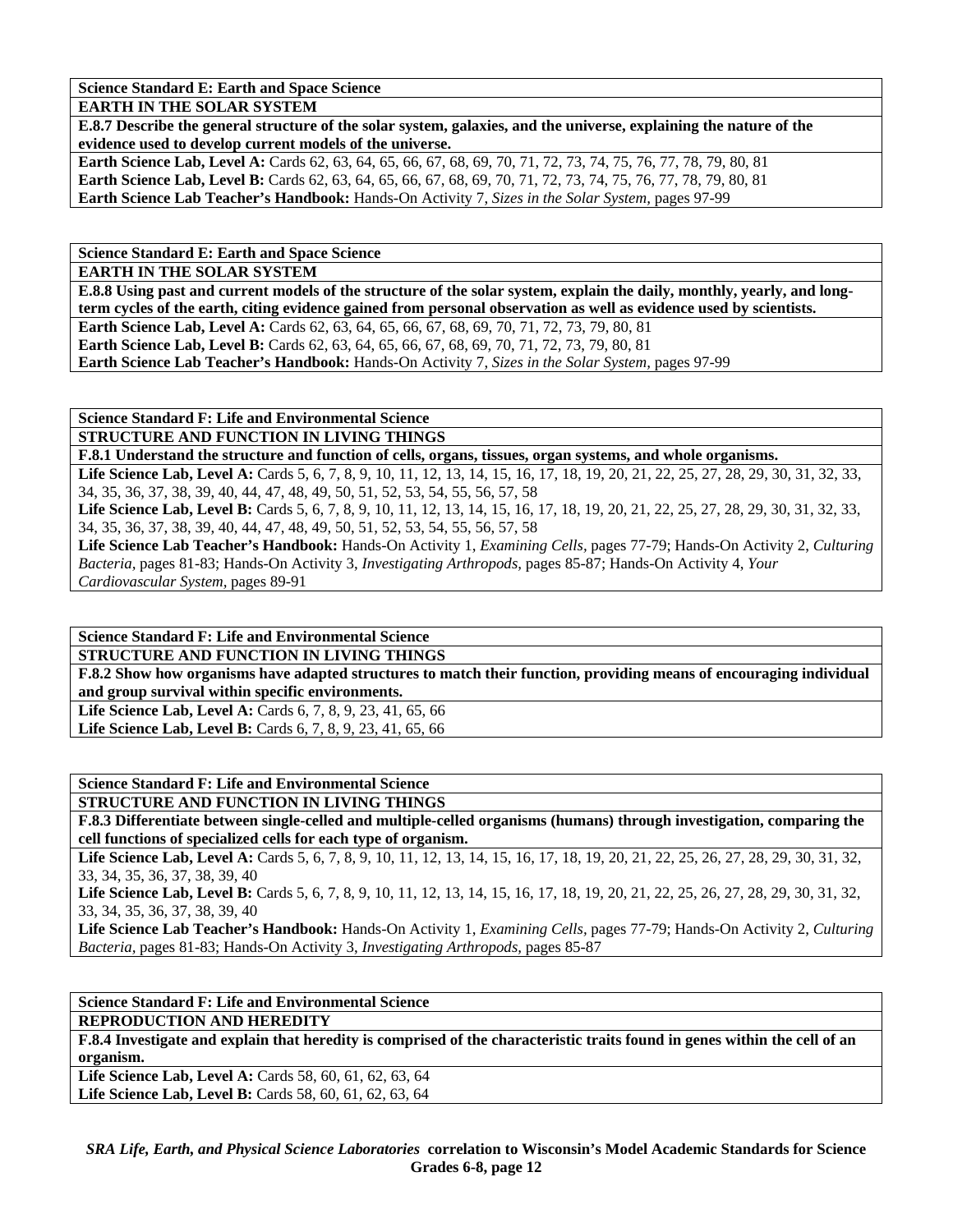**Science Standard F: Life and Environmental Science REPRODUCTION AND HEREDITY** 

**F.8.5 Show how different structures both reproduce and pass on characteristics of their group.** 

Life Science Lab, Level A: Cards 58, 60, 61, 62, 63, 64 Life Science Lab, Level B: Cards 58, 60, 61, 62, 63, 64

**Science Standard F: Life and Environmental Science REGULATION AND BEHAVIOR F.8.6 Understand that an organism is regulated both internally and externally. Life Science Lab, Level A:** Cards 24, 34, 43, 44, 47, 48, 51, 57 **Life Science Lab, Level B:** Cards 24, 34, 43, 44, 47, 48, 51, 57

**Science Standard F: Life and Environmental Science REGULATION AND BEHAVIOR F.8.7 Understand that an organism's behavior evolves through adaptation to its environment. Life Science Lab, Level A: Cards 24, 36, 43, 83** Life Science Lab, Level B: Cards 24, 36, 43, 83

**Science Standard F: Life and Environmental Science** 

**POPULATIONS AND ECOSYSTEMS** 

**F.8.8 Show through investigations how organisms both depend on and contribute to the balance or imbalance of populations and/or ecosystems, which in turn contribute to the total system of life on the planet.** 

**Life Science Lab, Level A:** Cards 13, 70, 71, 72, 73, 74, 75, 76, 77

Life Science Lab, Level B: Cards 13, 70, 71, 72, 73, 74, 75, 76, 77

**Life Science Lab Teacher's Handbook:** Hands-On Activity 6, *How Much Does Energy Cost?,* pages 97-99

**Science Standard F: Life and Environmental Science DIVERSITY AND ADAPTATIONS OF ORGANISMS** 

**F.8.9 Explain how some of the changes on the earth are contributing to changes in the balance of life and affecting the survival of population growth of certain species.** 

Life Science Lab, Level A: Cards 85, 86, 87, 88, 89, 90 Life Science Lab, Level B: Cards 85, 86, 87, 88, 89, 80 **Life Science Lab Teacher's Handbook:** Hands-On Activity 7, *The Effects of Acid Rain,* pages 101-103

**Earth Science Lab, Level A:** Cards 37, 42, 59, 60, 61, 85, 86 **Earth Science Lab, Level B:** Cards 37, 42, 59, 60, 61, 85, 86 **Earth Science Lab Teacher's Handbook:** Hands-On Activity 5, *What is in the Air?,* pages 89-91

**Science Standard F: Life and Environmental Science** 

**DIVERSITY AND ADAPTATIONS OF ORGANISMS** 

**F.8.10 Project how current trends in human resource use and population growth will influence the natural environment, and show how current policies affect those trends.** 

Life Science Lab, Level A: Cards 84, 87, 88, 89, 90

**Life Science Lab, Level B: Cards 84, 87, 88, 89, 90** 

**Life Science Lab Teacher's Handbook:** Hands-On Activity 7, *The Effects of Acid Rain,* pages 101-103

**Earth Science Lab, Level A:** Cards 37, 42, 59, 60, 61, 86 **Earth Science Lab, Level B:** Cards 37, 42, 59, 60, 61, 86 **Earth Science Lab Teacher's Handbook:** Hands-On Activity 5, *What is in the Air?,* pages 89-91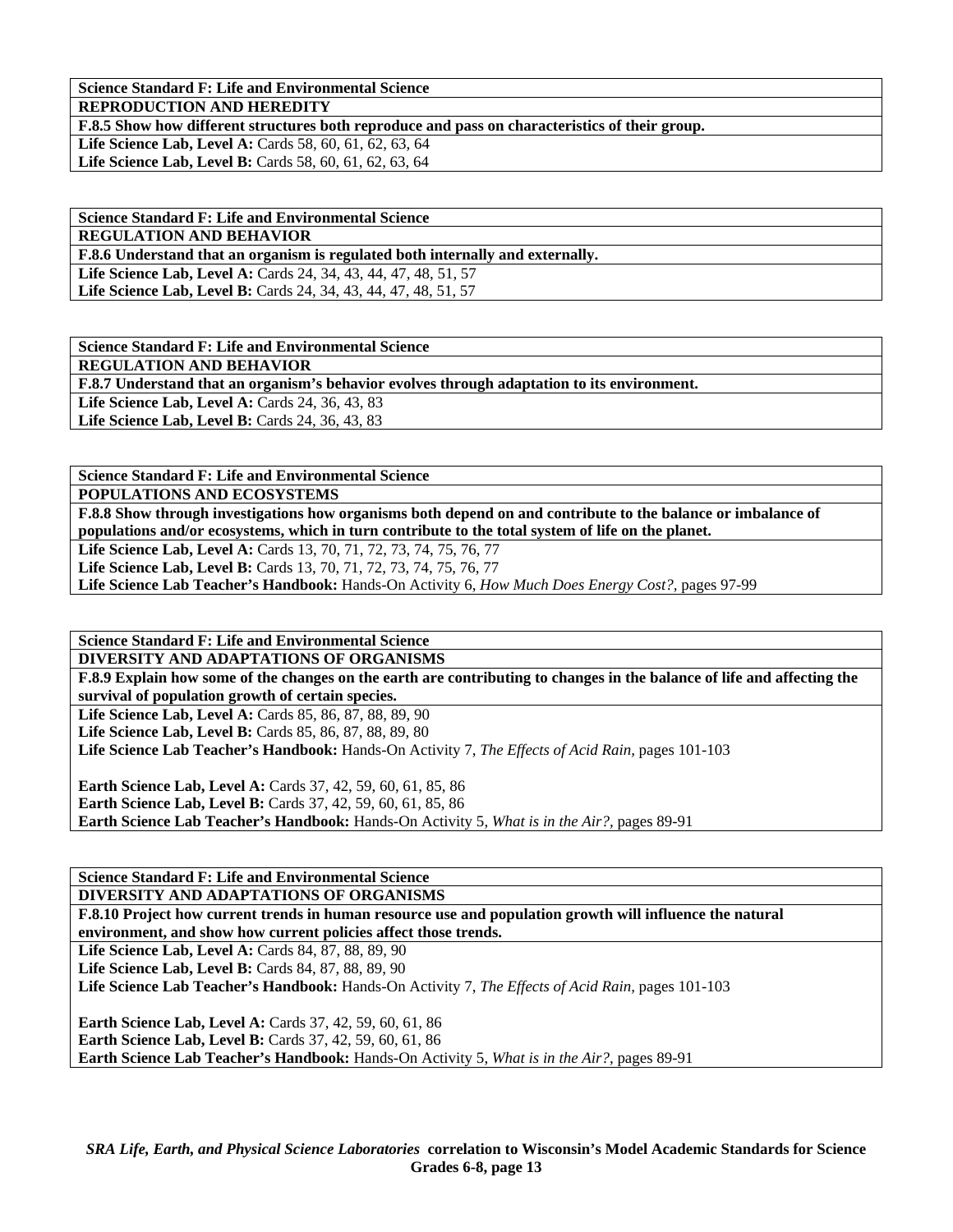**Science Standard G: Science Applications** 

**G.8.1 Identify and investigate the skills people need for a career in science or technology and identify the academic courses that a person pursuing such a career would need.** 

**G.8.2 Explain how current scientific and technological discoveries have an influence on the work people do and how some of these discoveries also lead to new careers.** 

This concept is not covered at this level.

**Science Standard G: Science Applications** 

**G.8.3 Illustrate the impact that science and technology have had, both good and bad, on careers, systems, society, environment, and quality of life.** 

Life Science Lab, Level A: Cards 5, 49, 59, 64, 69, 83, 84, 87, 88, 89, 90 Life Science Lab, Level B: Cards 5, 49, 59, 64, 69, 83, 84, 87, 88, 89, 90 **Life Science Lab Teacher's Handbook:** Hands-On Activity 7, *The Effects of Acid Rain,* pages 101-103

**Earth Science Lab, Level A:** Cards 16, 20, 31, 35, 37, 42, 51, 54, 59, 60, 61, 70, 79, 80, 81, 86, 88 **Earth Science Lab, Level B:** Cards 16, 20, 31, 35, 37, 42, 51, 54, 59, 60, 61, 70, 79, 80, 81, 86, 88 **Earth Science Lab Teacher's Handbook:** Hands-On Activity 5, *What is in the Air?,* pages 89-91

**Physical Science Lab, Level A:** Cards 33, 35, 46, 47, 48, 49, 68, 69, 70, 71, 72, 73, 76, 81, 84, 90 **Physical Science Lab, Level B:** Cards 33, 35, 46, 47, 48, 49, 68, 69, 70, 71, 72, 73, 76, 81, 84, 90

**Science Standard G: Science Applications** 

**G.8.4 Propose a design (or re-design) of an applied science model or a machine that will have an impact in the community or elsewhere in the world and show how the design (or re-design) might work, including potential sideeffects.** 

This concept is not covered at this level.

**Science Standard G: Science Applications** 

**G.8.5 Investigate a specific local problem to which there has been a scientific or technological solution, including proposals for alternative courses of action, the choices that were made, reasons for the choices, any new problems created, and subsequent community satisfaction.** 

**Life Science Lab, Level A: Cards 87, 88, 89, 90** 

Life Science Lab, Level B: Cards 87, 88, 89, 90

**Life Science Lab Teacher's Handbook:** Hands-On Activity 7, *The Effects of Acid Rain,* pages 101-103

**Earth Science Lab, Level A: Cards 37, 42, 59, 60, 61, 86 Earth Science Lab, Level B:** Cards 37, 42, 59, 60, 61, 86 **Earth Science Lab Teacher's Handbook:** Hands-On Activity 5, *What is in the Air?,* pages 89-91

**Physical Science Lab, Level A: Cards 46, 47, 48, 49 Physical Science Lab, Level B: Cards 46, 47, 48, 49** 

**Science Standard G: Science Applications** 

**G.8.6 Use current texts, encyclopedias, source books, computers, experts, the popular press, or other relevant sources to identify examples of how scientific discoveries have resulted in new technology.** 

**Life Science Lab Teacher's Handbook:** Hands-On Activity 2, *Culturing Bacteria,* pages 81-83

**Classroom Resource CD-ROM:** Writing Strategy 9, 25

**Science Standard G: Science Applications** 

**G.8.7 Show evidence of how science and technology are interdependent, using some examples drawn from personally conducted investigations.** 

Life Science Lab, Level A: Cards 5, 49, 59, 64, 69, 83